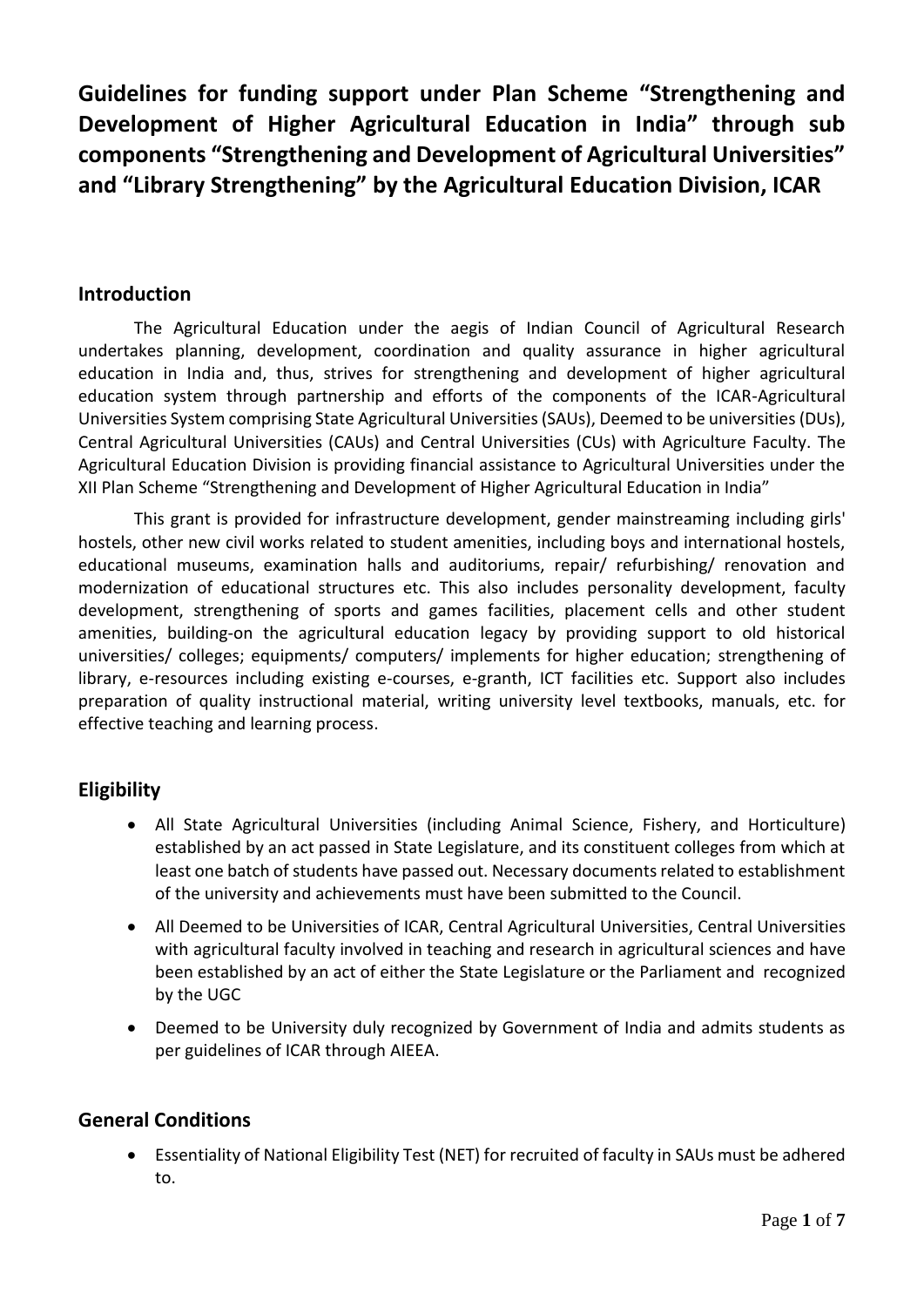- The University seeking grant must be accredited by the Accreditation Board of Indian Council of Agricultural Research from Financial Year 2016-17 onwards.
- The University must broadly adhere to the ICAR Model Act.
- The SAUs are autonomous bodies established by Act of respective State Legislature and wholly funded by the State Government concerned. The ICAR supplements the State funding by releasing fund that is actually Grant-in-Aid. This Grant-in Aid released to the SAUs by the ICAR in a particular year is treated/booked as expenditure by the ICAR in its accounts for that year. SAUs, however, submit UCs/AUCs to the ICAR after the close of the financial year. Accordingly, the unspent balance remaining with some of the SAUs will be adjusted during the release of the grant for the next financial year.
- The existing and proposed guidelines including criteria thereof may be modified, if required, following the formal procedure and with the approval of the Competent Authority of ICAR.
- The AUs receiving grant should ensure that the AU has not obtained or applied for grants for the same purpose or activity from any other Ministry or Department of the GOI. Strength and relevance of the programme in view of national and global context, commitment of the university in following the instructions of the Council and execution of educational reforms would also be considered while releasing the grants.

The support will be provided as per the availability of funds. Decision of ICAR shall be final in all cases such as release of funds and monitoring of items funded by ICAR, etc. There will be no binding on ICAR from any of the stakeholders.

# **Criteria for the Grant under the sub-component, Strengthening and Development**

Following criteria will be applied for tentative allocation of budget to various agricultural universities.

- 1. Sixty percent of the total developmental grants of the financial year may be allocated based on total annual student's intake capacity (UG, PG and Ph.D.) of the university. However, limited support restricted to a maximum of Rs. 300 lakh, under this category shall be provided to the Deemed /Central universities receiving central funding.
- 2. Ten percent of the total development grant of the financial year may be considered based on number of constituent colleges of the university.
- 3. An incentive of Rs. 1.0 lakh per JRF/SRF and Rs. 2.0 lakh per ARS selected from the university will be considered subject to condition that the total fund should not exceed to the five percent of the total development grant of the financial year.
- 4. Twenty five percent of the total development grant of the financial year may be considered to support need based infrastructure/equipment (*viz*. Jubilee Grant, Student's Hostel, Sports Facility, Examination Hall, Theme based Educational Museums, Auditoriums and Equipment for central facility, etc.). Priority will be given to those universities, which were not considered under such support in the previous five year plan.
- 5. Savings, if any, out of above mentioned points, may be diverted to a university dedicatedly working in new areas of agriculture including Secondary Agriculture, Precision Agriculture, Specialty Agriculture, Hi-Tech Agriculture and other frontier areas of agriculture for their infrastructure development as per suitability of the proposal.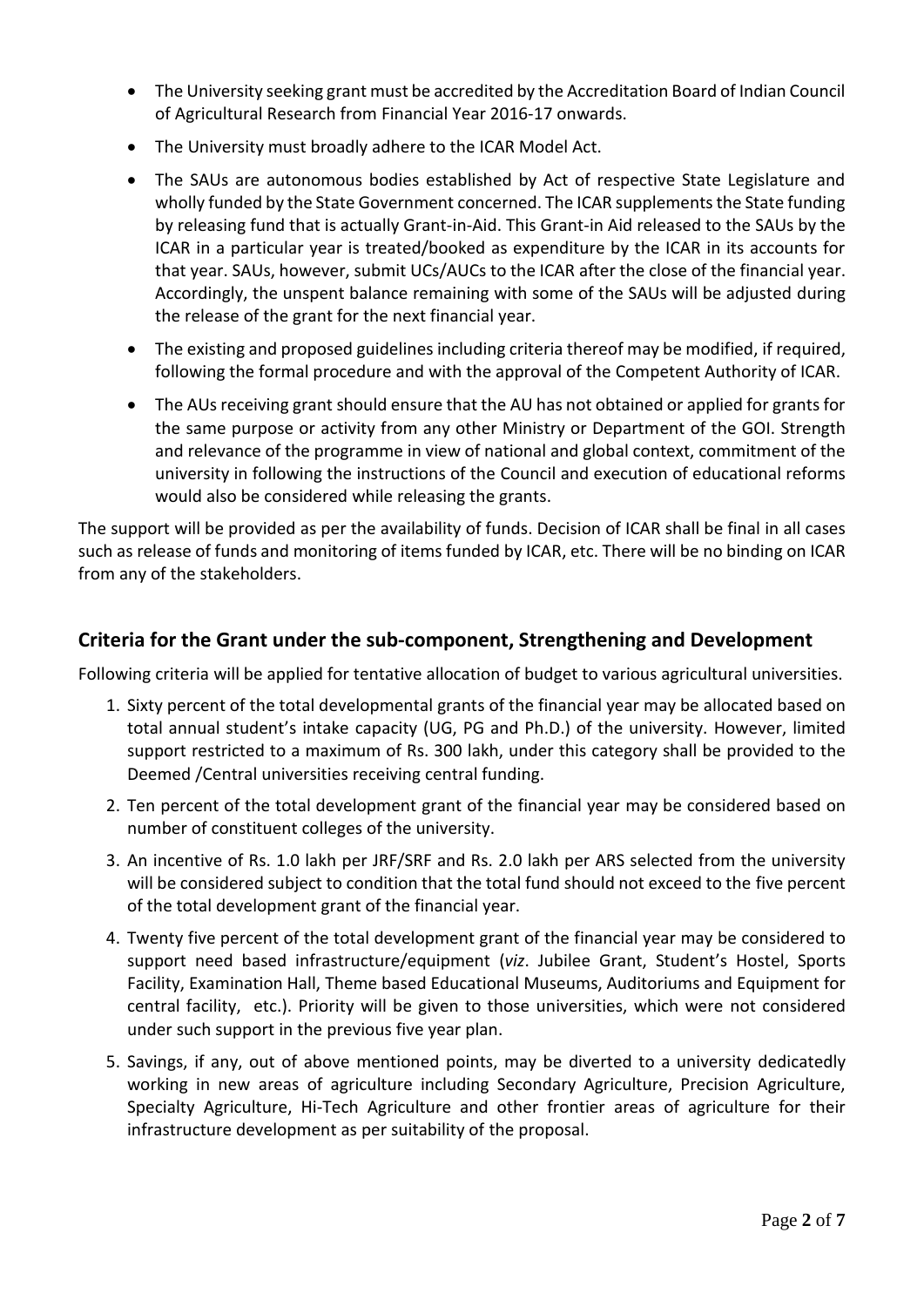# **Nature and Quantum of Grant**

- **(i) New Civil Works:** All AUs seeking support under this head need to get prior approval of the Council with regard to the designs and estimates of the civil works. The guidelines for the approved works under XII Plan are available on the Council's website. As far as possible, construction of environmental friendly buildings (green building) should be preferred.
	- **(a) Hostels:**
	- For construction of Girls, Boys and International Hostels, a maximum of Rs. 250.00 lakh shall be provided for NEH region/difficult terrains, while this will be restricted to Rs. 200.00 lakh for other areas. Priority is given for the construction of Girls Hostel as per actual need of the university.
	- Support for International Hostels will be restricted to the AUs where support has not been provided earlier and international students are regularly enrolled in sufficient number.
	- **(b) Educational Museum:** Need based support for Theme based Educational Museumsshall be provided subject to a maximum of Rs. 150.00 lakh per museum.
	- **(c) Sports Facilities:** Need based support for strengthening of existing sports facilities shall be provided subject to a maximum of Rs. 50.00 lakh per AU.
	- **(d) Examination Hall:** Support for development of Examination Hall subject to a maximum of Rs. 100 lakh per examination hall will be provided.
	- **(e) Auditoriums:** Support of up to Rs. 1000.00 lakh will be provided for construction of an Auditorium in AU subject to budget provision in the EFC
	- **(f) Old/Historical College:** In order to maintain/protect old and historical colleges, a maximum amount of Rs. 500.00 lakh each for more than 100 years old; Rs. 250.00 lakh each for 50 to 99 years old and Rs. 100.00 lakh each for 25 to 49 years old colleges will be provided as per the availability of funds. The AUs will submit the proposals for the same well in advance.
	- **(g) Repairs and Renovation:** Limited need based support subject to maximum ceiling of Rs. 500.00 lakh per university will be provided for refurbishing, renovation, repair, and maintenance of existing structures viz. Hostels and Academic Blocks, International Hostel, Museum, Sports Complex, Examination Hall and other structures related to teaching and learning activities. However, estimates exceeding Rs. 10.00 lakh per single work need to be vetted by the Council.
- **(ii) Up-gradation/Replacement of Facilities, including Equipments:** Need based support will be provided with the following conditions for replacement/ up-gradation of facilities/ equipments for teaching and practicals, which are either outdated or have lived their life and are required to be urgently replaced to impart quality education.
	- $\triangleright$  To seek prior approval of the Council particularly with reference to equipments costing Rs. 5 lakh and above.
	- $\triangleright$  The universities must avoid duplication of major equipments and need to submit an undertaking in this regard.
- **(iii) Annual Maintenance Contracts (AMCs), Replacement of Old and Obsolete Equipments and Parts thereof:** For further strengthening research and teaching need based support not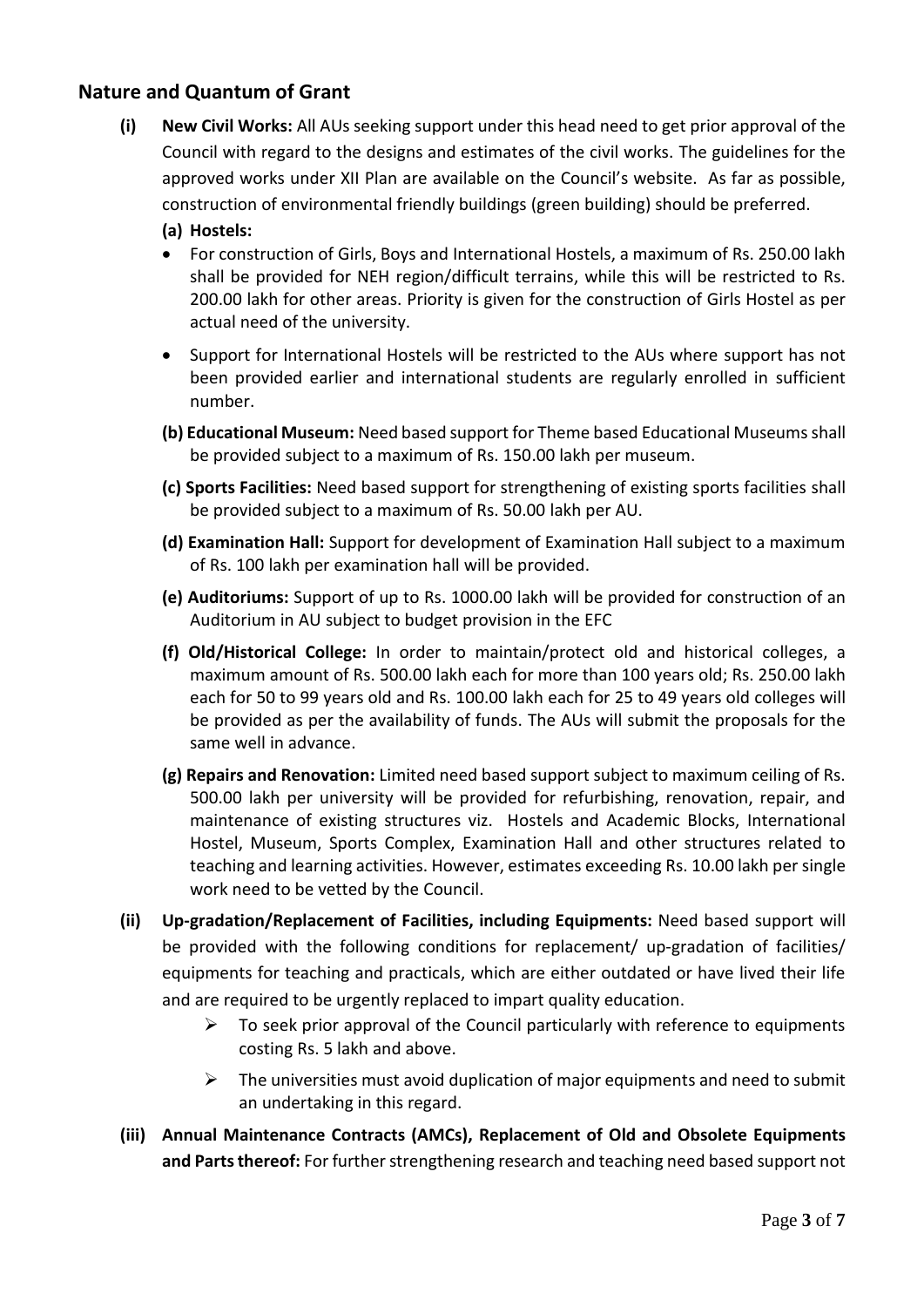exceeding Rs. 25.00 lakh per AU per year would be provided under this head for AMC and replacement purpose.

- **(iv) New Equipments:** A support of up to a maximum of Rs. 100.00 lakh per AU may be provided for purchase of state of the art equipments. The equipments must be installed in Common Instrumentation Laboratory (CIL) and AUs may submit an undertaking in this regard. The universities need to submit the demand for the purchase of such equipments for the CIL.
- **(v) Curriculum Development and Delivery:**
	- **Preparation of Quality Instructional Material, Practical Manuals and e-Resources:**  support of Rs. 50,000/- per College will be provided for preparation of Textbooks, practical manuals and computer-led instructional material. SAU/College will be required to ensure that this scheme becomes self-supporting through appropriate pricing and selling of books and manuals in due course of time.
	- **Contingency Grants for UG/PG Practicals:** In order to meet day-to-day needs for conduct of practicals including consumable, glassware and experimental material etc., a grant of Rs. 3000/- per UG student and of Rs. 5000/- per PG student will be provided.
- **(vi) Strengthening of UG & PG Teaching:** In order to encourage participation of faculty in scientific meetings, which enables them to keep abreast of latest developments in science and educational reforms and helps in building confidence while making presentations and designing teaching materials for classroom discussions and practical sessions. A support to the tune of maximum Rs. 50 lakh per university will be provided for this purpose.
	- University may utilize a maximum of 25% of grants allocated under this head for deputing faculty at National Symposium/ Workshop/ Seminar/ meetings; and Specific National level trainings in emerging areas respectively.
- **(vii) Development of Facilities for UG Practicals, Computer Labs:** The grant to a maximum ceiling of Rs. 20.0 lakh per AU per year will be provided exclusively for strengthening the laboratories including computer lab for smooth conduct of practicals. Prior approval of the Council is required in case of purchase of an item costing over Rs. 5.0 lakh.
- **(viii) HRD for Technical/Paraprofessional and Administrative Staff:** Support is provided for updating professional/technical competence of para-professional staff/administrative staff, 10% of the staff may be trained every year in skills related to his/ her job performance, preferably in the form of group trainings. A support to a maximum ceiling of Rs. 10.0 lakh per university per year will be provided for this purpose.
- **(ix) Establishment of Smart Class Rooms:** A special grant up to a maximum of Rs. 20.0 lakh will be considered per university per year for the establishment of Smart Class Rooms consisting interactive board, touch screen, bio-matrix, visualized, e-kiosks and Artificial Intelligence (AI) based course modules, etc.
- **(x) Students Study & Educational Tours:** Support of Rs. 5000/- may be provided to each student once in degree course for educational tours considering the fact that such tours to well-known institutions and organizations and interactions with their faculty will help students broaden their knowledge and skills. A maximum support of Rs. 15.0 lakh per university will be provided for this purpose.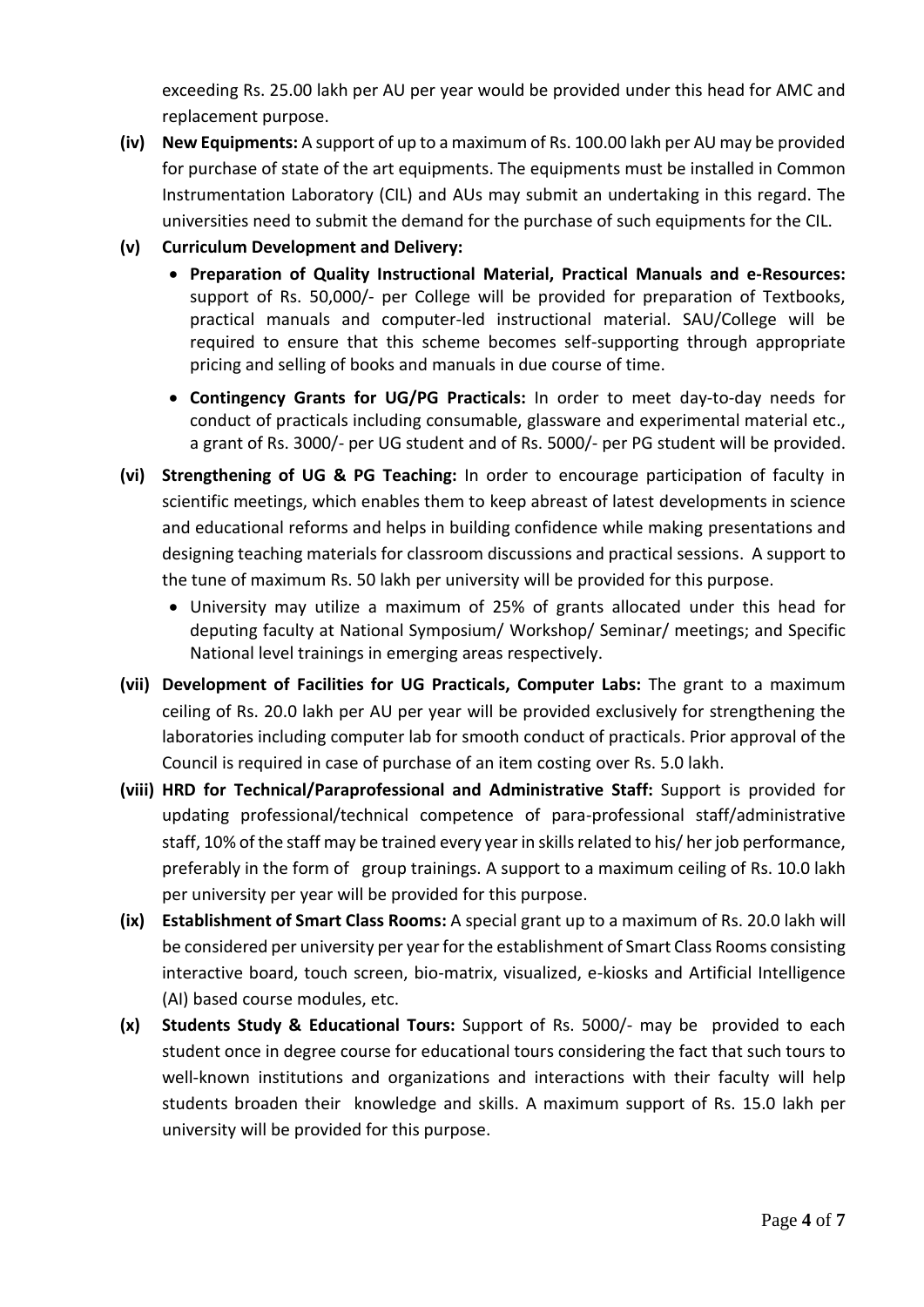#### **(xi) Student and /Faculty Amenities:**

- **Students Counselling and Placement Cell including Health Facilities:** A support of Rs. 200/- per student will be provided for managing campus interviews and other related welfare activities in the colleges and hostels including games, sports & cultural activities and health-care facilities with a maximum limit of Rs. 5.00 lakh per university.
- **AgriUnifest/ AgriSports/ Education Olympiad:** A support of Rs. 50.00 lakh or actual expenditure, whichever is less, may be provided for each event per year to organize the event.
- **Faculty Amenities:** Funds are also provided based on merit of the case for faculty related activities such as games, cultural, literary activities and special lectures of common interest with a maximum limit of Rs. 5.0 lakh per university.
- **(xii) Support to Dean:** A support to a maximum ceiling of Rs. 5.0 lakh per college in university will be provided for carrying out following activities:
	- **Development & Strengthening of Facilities:** Dean's office is envisaged to be strengthened to facilitate interactive teaching and learning. Need based support in order to introduce innovative teaching techniques and carrying out creative activities in the college for overall welfare of staff and students.
	- **Support for Examination Cell:** Need based funds will be provided for meeting part of the expenditure for conducting examinations and strengthening of examination cell.
	- **Faculty Specific Requirements for Improving Education:** Need based financial support will be provided with prior approval of the Council for assisting faculty with special grant to strengthen learning, particularly in conduct of practicals or research by the students.
	- **Support for Online e-Resources:** Support for existing e-resources including **NISAGENET** and **e-Courses** will be provided.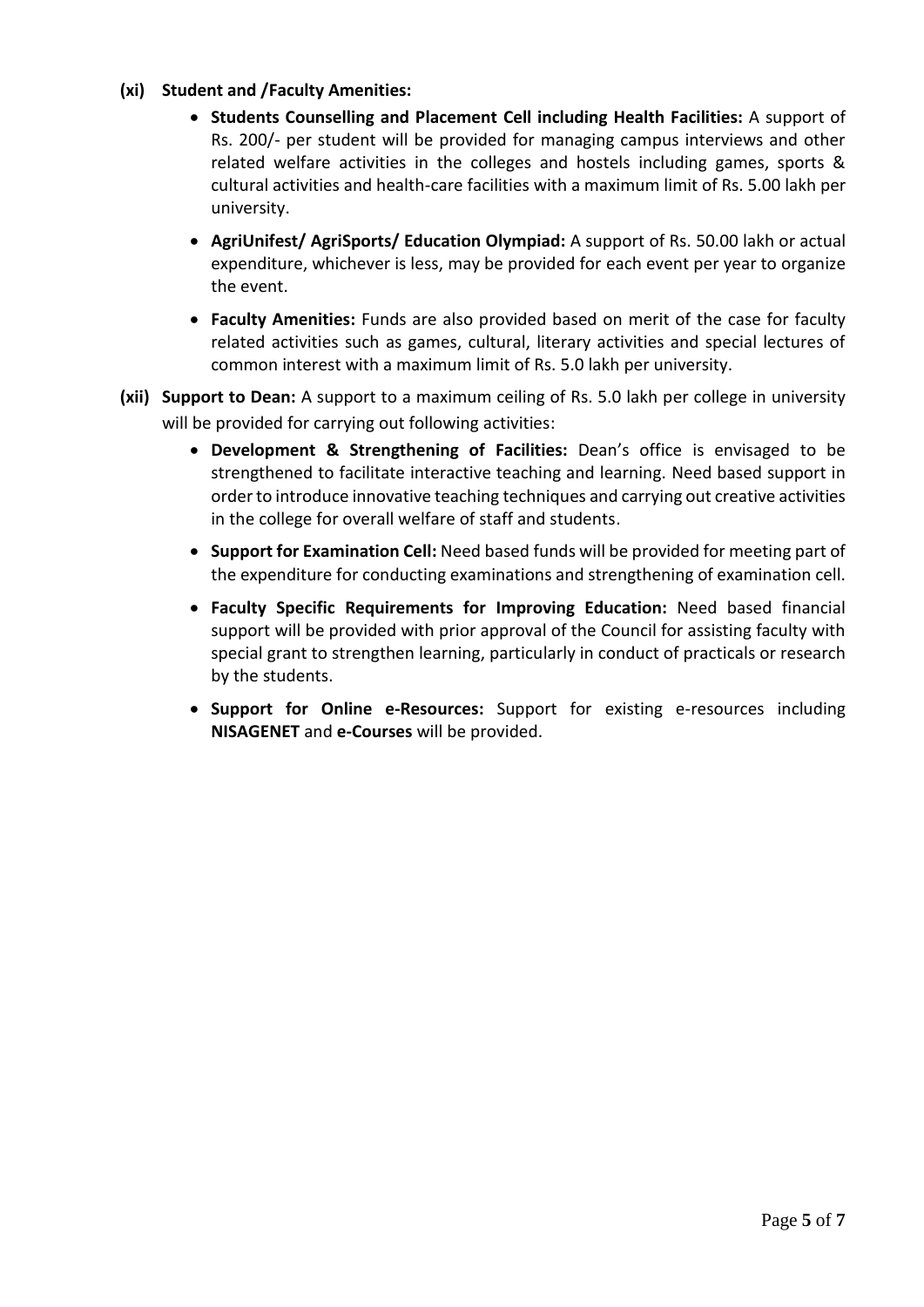# **Allocation Criteria under Library Strengthening**

The libraries of the agricultural universities and its constituent colleges have to be strengthened to enhance their learning resources including writing of text books and preparation of quality instructional material, e-learning resources and infrastructure. Financial support may be considered for strengthening and modernization of libraries including networking for online access to literature for ensuring equity and availability of quality learning resources both in the main campuses and offcampus colleges for the benefit of students and teachers, e-learning tools, modules and networking and overall library strengthening along with promotion of ICT connectivity, video conferencing and Technology Enhanced learning (TEL). The aim is to develop a unique virtual digital library of NARS accessible globally.

A sum of maximum Rs. 25.00 lakh per college and Rs. 30.00 lakh for university library may be provided for strengthening of existing library. The fund are allocated under the following head under the subcomponents "Library Strengthening".

- (a) Essentially to convert existing library into digital library for books issue, deposition, maintaining text, reference, and book bank etc.
- (b) Procurement of books from international publishers and e-resources related to subject matter.
- (c) Repair and renovations of old library and equipping them with new shelves, Air Conditioners, De-humidifier, illumination shields, comfort seating zone and e-Kiosks for assessing facilities.
- (d) Digitization of already available books/references/CD ROMS, etc.
- (e) Strengthening of digital library and ICT tools, annual maintenance of equipments installed in library, strengthen/installation of security system, purchase of fire extinguishers, establishment of Wi-Fi zone in the library.
- (f) University may incur the expenditure on the above items after completing all the codal formalities of the procurement procedures.
- (g) Need based funding to a maximum ceiling of Rs. 50.0 lakh will be considered to DUs in a financial year as they also receive funds from Central Government.
- (h) Each agricultural university must submit the utilization certificate in the prescribed format i.e. Form GFR No. 19 of GFR 2005 within the timeline prescribed by the Council.
- (i) The proposals for existing programme viz., e-Granth, may be considered separately with a maximum ceiling of Rs. 30.00 lakh per year in the XII Plan.